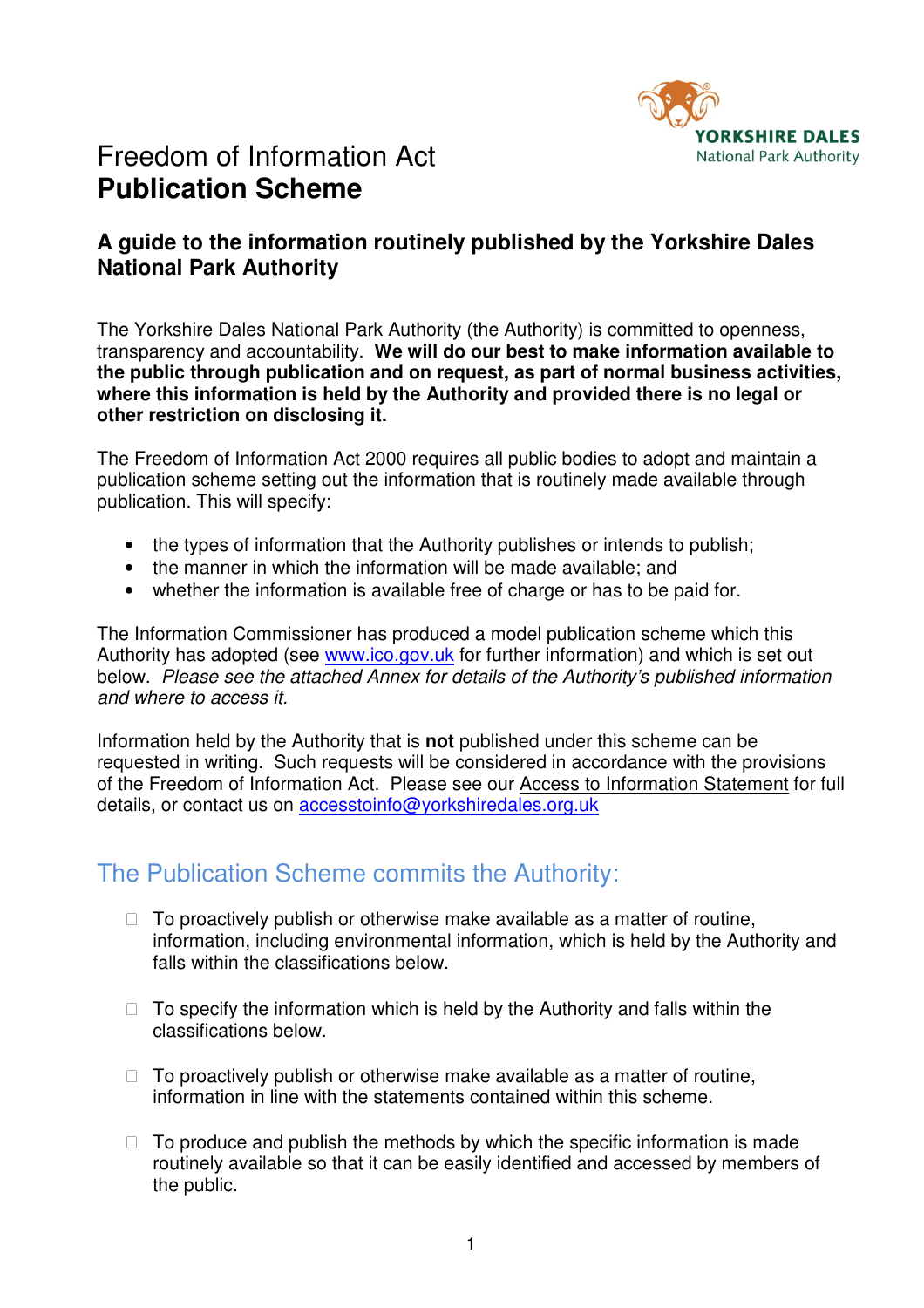To review and update on a regular basis the information the Authority makes available under this scheme.

 To produce a schedule of any fees charged for access to information which is made proactively available.

To make this publication scheme available to the public.

 To publish any dataset held by the Authority that has been requested, and any updated versions it holds, unless the authority is satisfied that it is not appropriate to do so; to publish the dataset, where reasonably practicable, in an electronic form that is capable of re-use; and, if any information in the dataset is a relevant copyright work and the public authority is the only owner, to make the information available for re-use under the terms of the Re-use of Public Sector Information Regulations 2015, if they apply, and otherwise under the terms of the Freedom of Information Act section 19. The term 'dataset' is defined in section 11(5) of the Freedom of Information Act. The term 'relevant copyright work' is defined in section 19(8) of that Act.

The Environmental Information Regulations do not include any provisions relating to the re-use of datasets. However, in a case where a public authority that is subject to FOIA has received a request for environmental information and it holds that information in the form of a dataset, then, as well as answering the request, it should consider whether it is appropriate to make the dataset available for re-use under its publication scheme as well.

## Classes of information published:

#### **Who we are and what we do.**

Organisational information, locations and contacts, constitutional and legal governance.

#### **What we spend and how we spend it.**

Financial information relating to projected and actual income and expenditure, tendering, procurement and contracts.

#### **What our priorities are and how we are doing.**

Strategy and performance information, plans, assessments, inspections and reviews.

#### **How we make decisions.**

Policy proposals and decisions. Decision making processes, internal criteria and procedures, consultations.

#### **Our policies and procedures.**

Current written protocols for delivering our functions and responsibilities.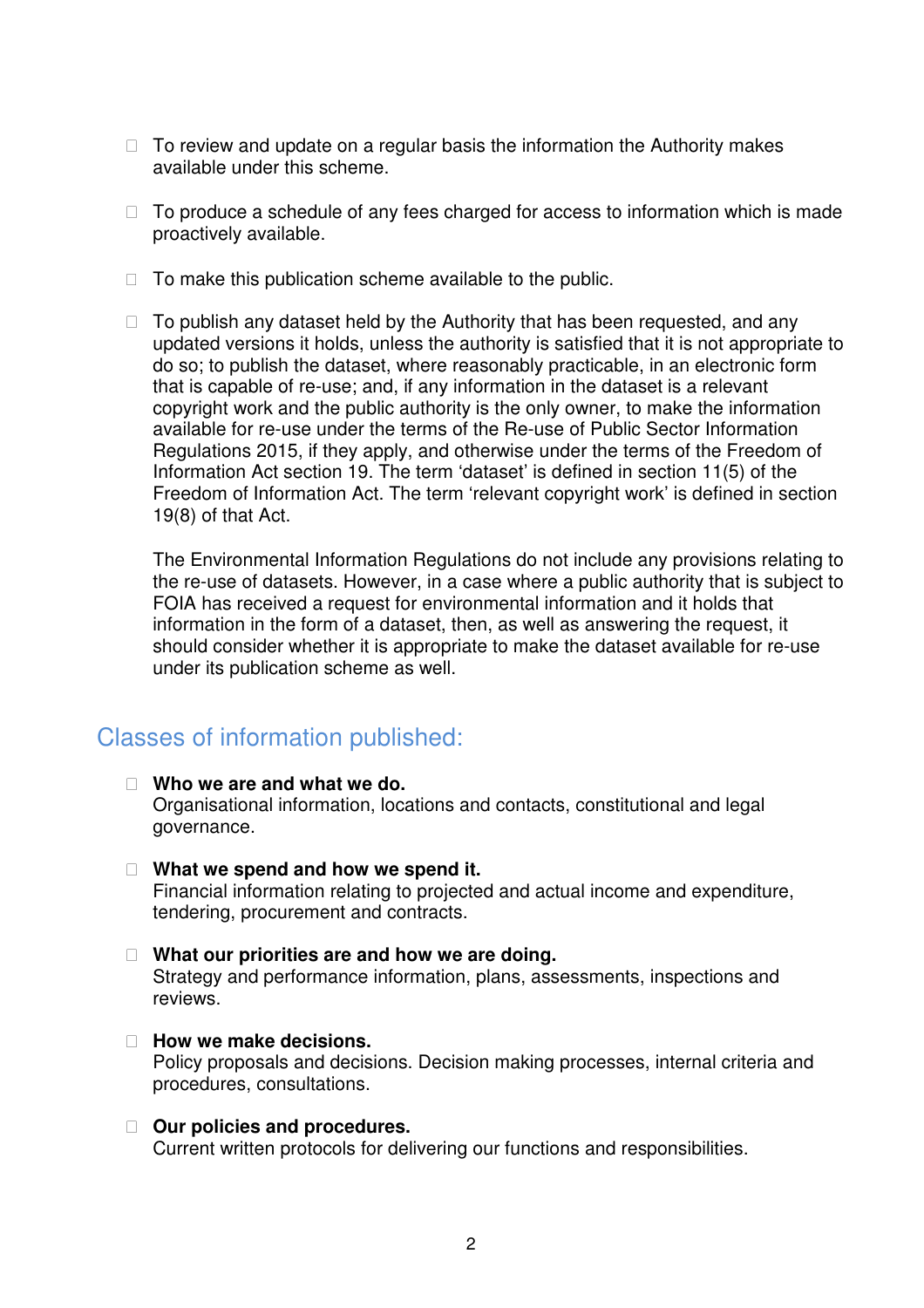### **Lists and registers.**

Information held in registers required by law and other lists and registers relating to the functions of the authority.

#### **The services we offer.**

Advice and guidance, booklets and leaflets, transactions and media releases. A description of the services offered.

## The classes of information will not generally include:

- Information the disclosure of which is prevented by law, or exempt under the Freedom of Information Act, or is otherwise properly considered to be protected from disclosure.
- Information in draft form.
- Information that is no longer readily available as it is contained in files that have been placed in archive storage, or is difficult to access for similar reasons.

## The method by which information published under this scheme will be made available

The Authority will indicate clearly to the public what information is covered by this scheme and how it can be obtained.

Where practically possible, information will be provided on our website. Where it is impracticable to make information available on the website or when an individual does not wish to access the information by the website, we will indicate how information can be obtained by other means and provide it by those means.

In exceptional circumstances some information may be available only by viewing in person. Where this manner is specified, contact details will be provided. An appointment to view the information will be arranged within a reasonable timescale.

Information will be provided in the language in which it is held or in such other language that is legally required.

Obligations under disability and discrimination legislation and any other legislation to provide information in other forms and formats will be adhered to when providing information in accordance with this scheme.

Charges which may be made for information published under this scheme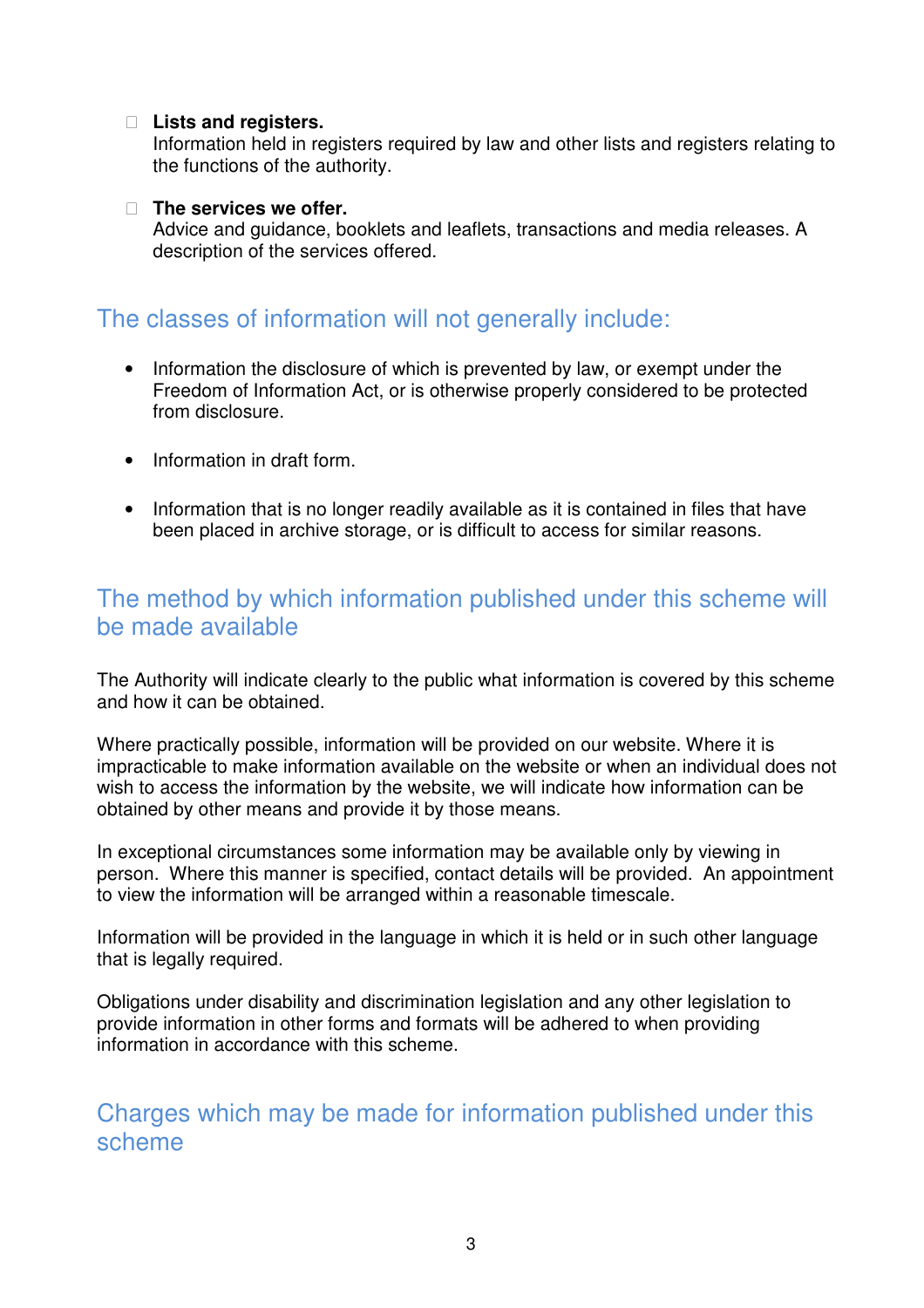The purpose of this scheme is to make the maximum amount of information readily available at minimum inconvenience and cost to the public. Charges made by the Authority for routinely published material will be justified and transparent and kept to a minimum.

Material which is published and accessed on the website will be provided free of charge.

Charges may be made for information subject to a charging regime specified by Parliament.

Charges may be made for actual disbursements incurred such as:

- **•** photocopying
- **postage and packaging**
- the costs directly incurred as a result of viewing information

Charges may also be made for information provided under this scheme where they are legally authorised; and they are in all the circumstances, including the general principles of the right of access to information held by public authorities, justified and are in accordance with a published schedule or schedules of fees which is readily available to the public.

Charges may also be made for making datasets (or parts of datasets) that are relevant copyright works available for re-use. These charges will be in accordance with the terms of the Re-use of Public Sector Information Regulations 2015, where they apply, or with regulations made under section 11B of the Freedom of Information Act, or with other statutory powers of the public authority.

If a charge is to be made, confirmation of the payment due will be given before the information is provided. Payment may be requested prior to provision of the information.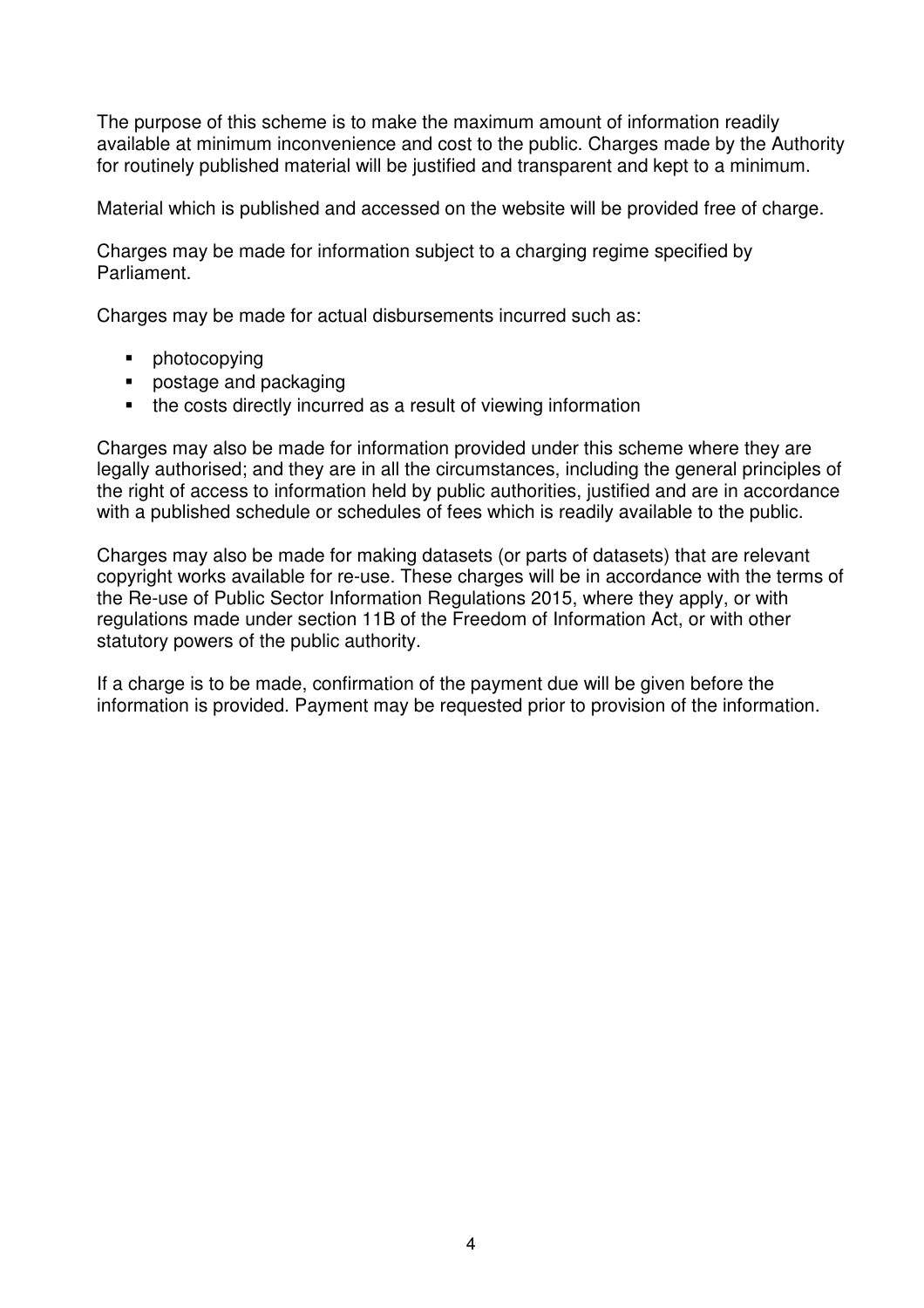ANNEX



## **Guide to Information available under the Publication Scheme**

The following is a guide to the kinds of information we publish in order to meet our commitments under the model publication scheme.

### **Classes of information**

#### **1. Who we are and what we do**

This class contains information about the constitution of the Authority pursuant to the Environment Act 1995, the Local Government Acts 1972 and 2000 and the Natural Environment and Rural Communities Act 2006.

#### *Examples:*

Descriptions of the Authority's functions and how the Authority works, and its corporate governance arrangements, Members' handbook (includes standing orders, delegation scheme, code of conduct and roles and responsibilities), committee memberships and terms of reference, current and previous member details, current member biographies, members' appointments to outside bodies, dates and venues of committee meetings.

#### *Where available:*

- Yorkshire Dales National Park Authority offices in Bainbridge and Grassington.
- Descriptions of the Authority's functions and how the Authority works, and its corporate governance arrangements, code of conduct, standing orders, member biographies and dates and venues of committee meetings are all available in the "About Us" section of the Authority website http://www.yorkshiredales.org.uk/ydnpa/our-service-to-you/access-to-information

#### **2. What we spend and how we spend it**

This class consists of budget and financial information for the Authority including balance sheets.

#### *Examples:*

Audited accounts and balance sheets, auditors' reports, members' allowances, summary of allowances and payments.

#### *Exemptions:*

All commercially sensitive information, for example, quotations, tenders and insurance policies, including information relating to quotations and tenders leading up to the time of the award of a contract, to ensure that the tender process is fair.

#### *Where available:*

• Yorkshire Dales National Park Authority offices in Bainbridge and Grassington.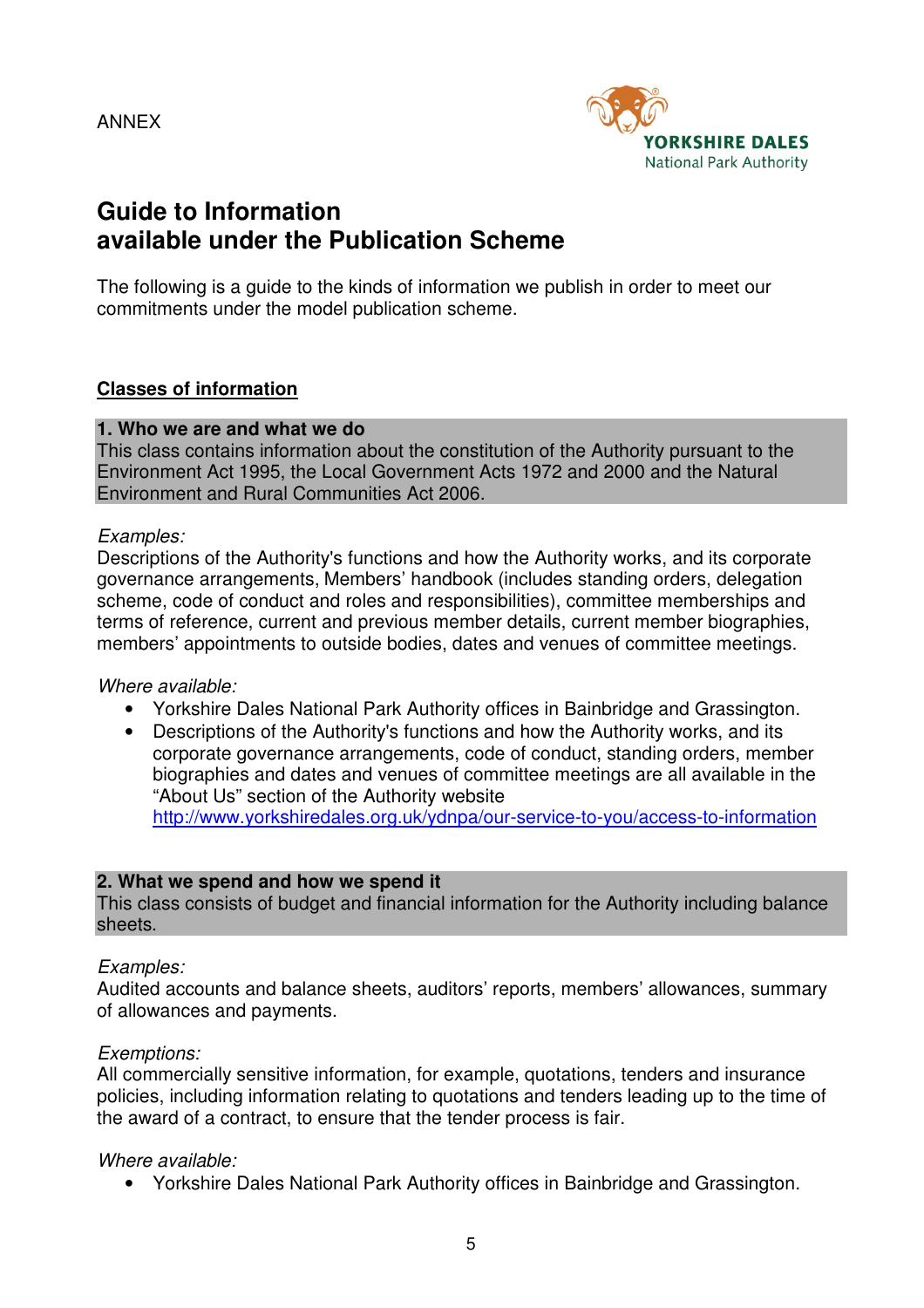- Our responsibilities under the Local Government Transparency Code require us to publish details of our spend, procurement, and personnel. These details can be found on the Open Data page of our website http://www.yorkshiredales.org.uk/ydnpa/our-service-to-you/access-toinformation/open-data
- Audited accounts and balance sheets are available on the Authority website http://www.yorkshiredales.org.uk/ydnpa/our-service-to-you/access-to-information

### **3. What our priorities are and how we are doing**

This class contains all the strategies and policies approved by the Authority, statutory or otherwise.

### *Examples:*

National Park Management Plan, Corporate Plan, Local Plan, Local Development Framework, Biodiversity Action Plan, Special Qualities, Special Experiences (our access strategy), State of the Park Report, and reports about performance in relation to the objectives and targets set in these documents. Also general Authority policies such as Equality and Diversity, Risk Management and Procurement.

#### *Where available:*

- Yorkshire Dales National Park Authority offices in Bainbridge and Grassington.
- The Management Plan page on our website http://www.yorkshiredales.org.uk/ydnpa/how-we-work/national-park-managementplan
- Some of our corporate governance and operational policies and strategies (excluding personnel policies) are available on the Authority website – http://www.yorkshiredales.org.uk/ydnpa/our-service-to-you/what-we-aim-todo/corporate-governance.

#### **4. How we make decisions**

This class contains the reports and decisions of the Authority except exempt information.

### *Examples:*

Authority and committee agendas, reports and minutes.

*Where available:* 

- Agendas, reports and minutes for the current and previous years are available on the Authority website http://www.yorkshiredales.org.uk/ydnpa/how-wework/committee-meetings
- Copies of all agendas, reports and minutes dating back to 2001 can be viewed at the Yorkshire Dales National Park Authority offices at Yoredale, Bainbridge. Earlier committee papers dating back to 1974 are stored off-site but members of the public wishing to view these documents can make arrangements to do so by contacting us at accesstoinfo@yorkshiredales.org.uk.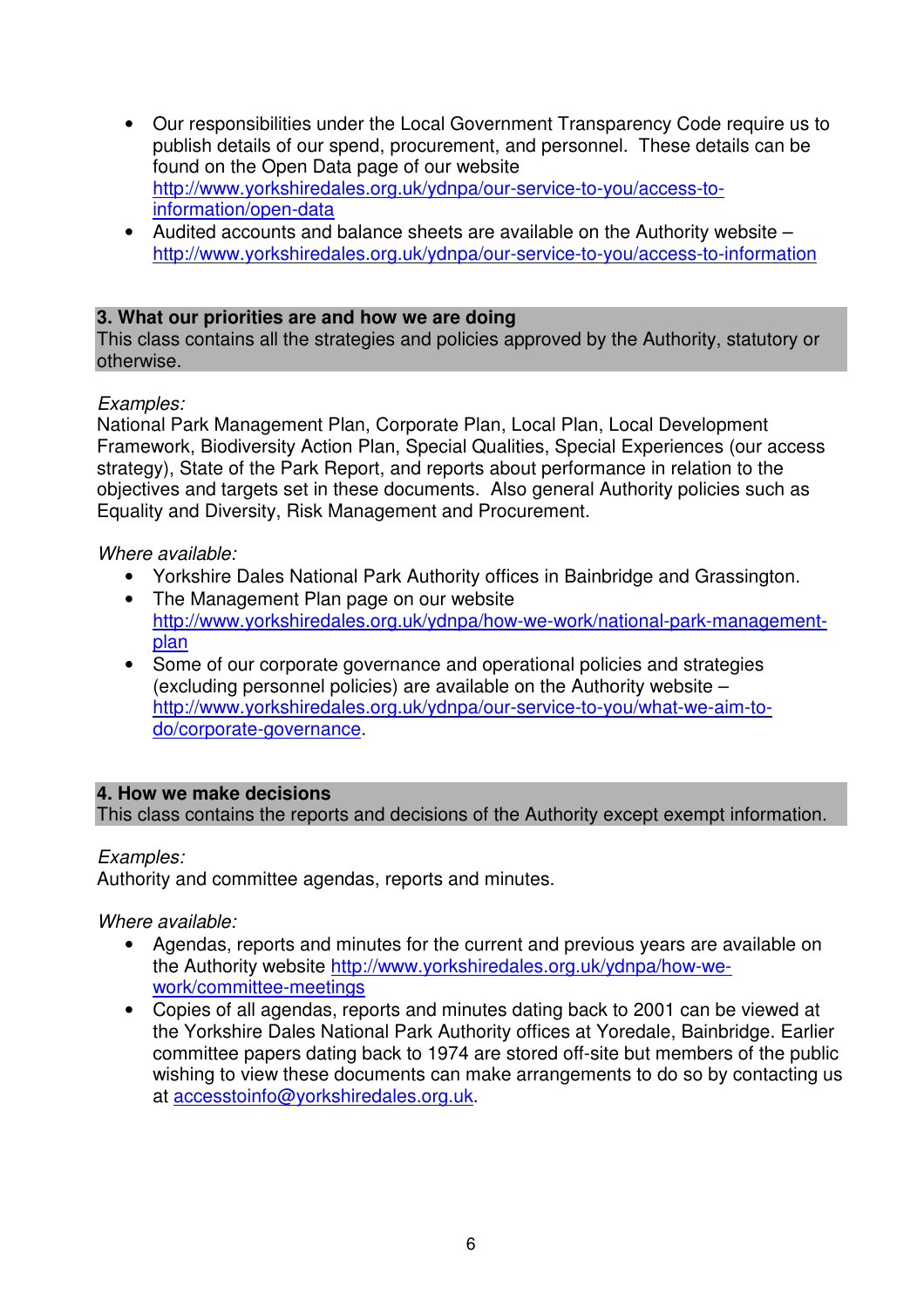### **5. Lists and registers**

This class consists of public registers and registers held as public records.

*Examples*: Register of Members' Personal Interests, Register of Gifts and Hospitality received by Members, Asset Registers.

*Exemptions*: Information is available only to the extent permitted under the Data Protection Act 1998.

*Where available*:

- Yorkshire Dales National Park Authority office in Bainbridge, by application to the Access to Information Officer accesstoinfo@yorkshiredales.org.uk.
- Members' Declarations of Interest are published on the "Meet the Members" page of the website http://www.yorkshiredales.org.uk/ydnpa/our-people/members/meetthe-members .

### **6. The services we offer**

This class consists of information issued to inform and update the public and includes materials and publications produced by the Authority for visitor and educational use, planning guidance and promotional material. Items already charged for will be available at the published price.

### *Examples:*

News releases published by the Authority, The Visitor newspaper, Dales newspaper, walks leaflets, volunteer information, leaflets and general guidance for planning applications, Farm Buildings Design Guide, Design Guide, research and monitoring reports, grant information (for example, for the Sustainable Development Fund), Historic Environment Record, Conservation area designation statements, protected trees information.

*Where available:* 

- Yorkshire Dales National Park Authority offices in Bainbridge and Grassington.
- Hard copies of The Visitor are widely distributed within and outside the National Park. Dales (the residents newspaper) is delivered to every home in the National Park twice a year.
- News releases dating back to 2005 are available on the Authority website www.yorkshiredales.org.uk. Electronic versions of Dales and The Visitor from 2007 onwards are also available here.
- Much of the information in the Historic Environment Record (HER) is available on the website www.outofoblivion.org.uk although the full HER consists of photographs, paper records and artefacts too which can only be consulted in person at the Authority offices in Bainbridge. Charges will normally be made for consulting the HER (although these may be waived in certain circumstances).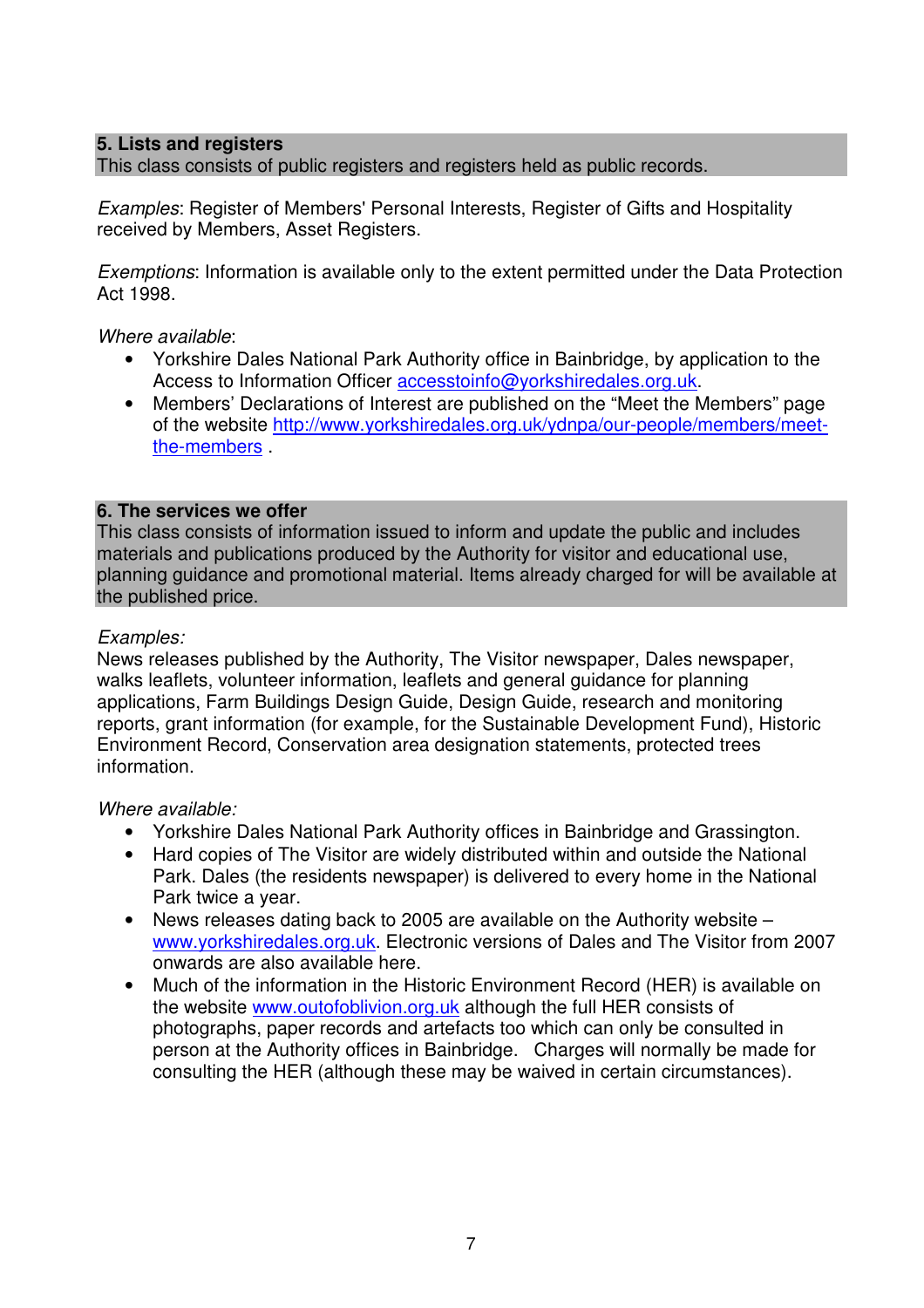Hard copies of all the information listed as part of this guide are available from the offices of the Yorkshire Dales National Park Authority as follows:

Yoredale **Bainbridge** Leyburn North Yorkshire DL8 3EL

Tel: 01969 652300 Fax: 01969 652399 **Colvend** Hebden Road Grassington, Skipton North Yorkshire BD23 5LB

Tel: 01756 751600 Fax: 01756 751699

You can also contact the Access to Information Officer on 01969 652326 or email accesstoinfo@yorkshiredales.org.uk.

Where individuals need assistance to access information covered by this Publication Scheme, we commit to providing such assistance if it can be done within reasonable resource constraints. This could cover, for example, translation into languages other than English, or reading or explaining documents to persons with visual impairment.

Large print versions of most information can be made available by arrangement. Due to the limited resources of the Authority, Braille and audiotape versions of information cannot normally be made available.

### **Charges**

In most cases we will provide the information requested without charge. However in some instances we may need to make a charge to cover our costs. If this is the case, we will give details of the charges prior to the provision of the information.

The Authority is entitled to charge for disbursements - photocopying, printing and postage, plus any charges incurred in recovering documents from storage/archive. Copying charges are currently 7p per A4 page, 17p per A3 page, and £1.50 for a CD, plus the actual postage. If the charge would total less than £2.00, the information will be provided for free.

However, if the officer time cost of locating and providing the information exceeds the "appropriate limit" of 18 hours work or £450 (based on the standard hourly rate of £25 as set out in Regulation 4 of the Freedom of Information and Data Protection (Appropriate Limit and Fees) Regulations 2004) we do not have to provide the information, though we can choose to do so if the requester pays for the work involved, at a rate of £25 per hour. In this case we will advise the requester, who may wish to make a more limited request involving less information, or elect to pay the necessary costs.

The Environmental Information Regulations allow public authorities to charge for making environmental information available, *including* the cost of staff time in locating, retrieving and extracting that information.